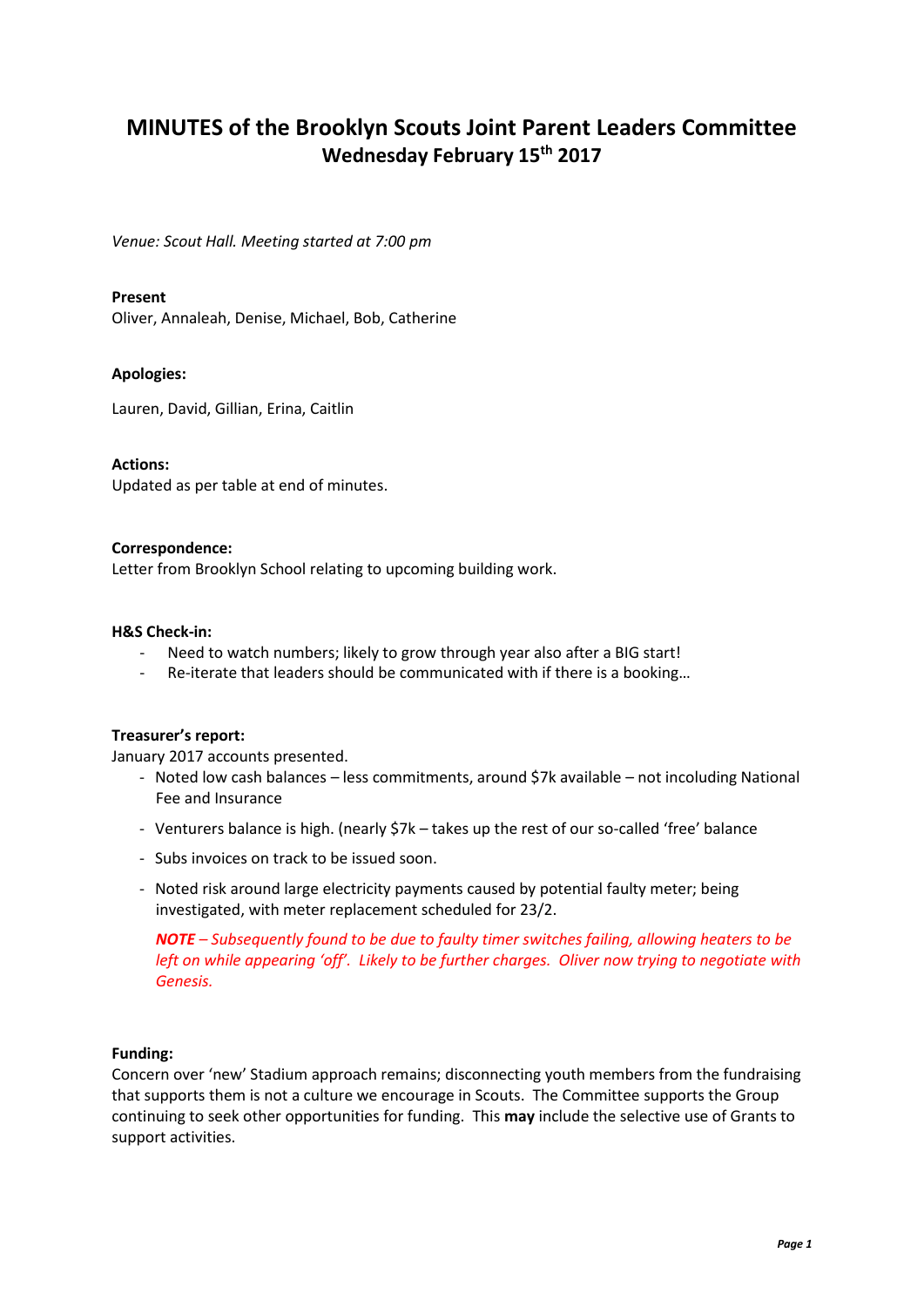## **Section Updates:**

*Scouts:*

- Photos being collated for all scouts.
- A strong planning session has led to a plethora of activities planned for the term and for the year, with good support from allocated leaders and youth.
- Communication between Scouts and Cubs good, with individual transition plans in place

## *Cubs:*

- Busy start! Term 1 based off National Programme
- Looking at numbers to assess second section viability in T2
- Cubs Camp planned for 15/3

## *Keas:*

- Sleepover planned during term (Zone?) but no info.

## *Venturers*

- Jaimie Hutton has joined as venture leader
- Desire to ensure more visibility over plans between scouts and venturers during 2017.

#### *Overall Group*

- Started the year with approx. 70 members.
- Focus on "integration" of activity including better visibility between ALL sections (including Venturers)
- Tattler delivery on Feb  $6<sup>th</sup>$  a success; will be repeated in September.
- Leaders meetings planned for the year, with dates
- Objectives for the Group to be finalised based off leaders meeting; will work with Annaleah to finalise and publish.
- Process for management of QM Store determined (including standard locations and records in OSM)
- Commitment to provide support and facilitation to youth organising activities
- No zone plan and/or meetings yet in place
- Leader training plan to be shared with committee for endorsement.

#### **Other Business:**

- Urgency around the QM Stoe under-porch extension was re-iterated.
- Updated Membership info pack created. Now reviewed and in use!
- Advertising: Agreed to advertise in Cook Strait News. Denise to send Oliver copy, oliver to work on ad artwork.

#### **Next meeting: March 15th**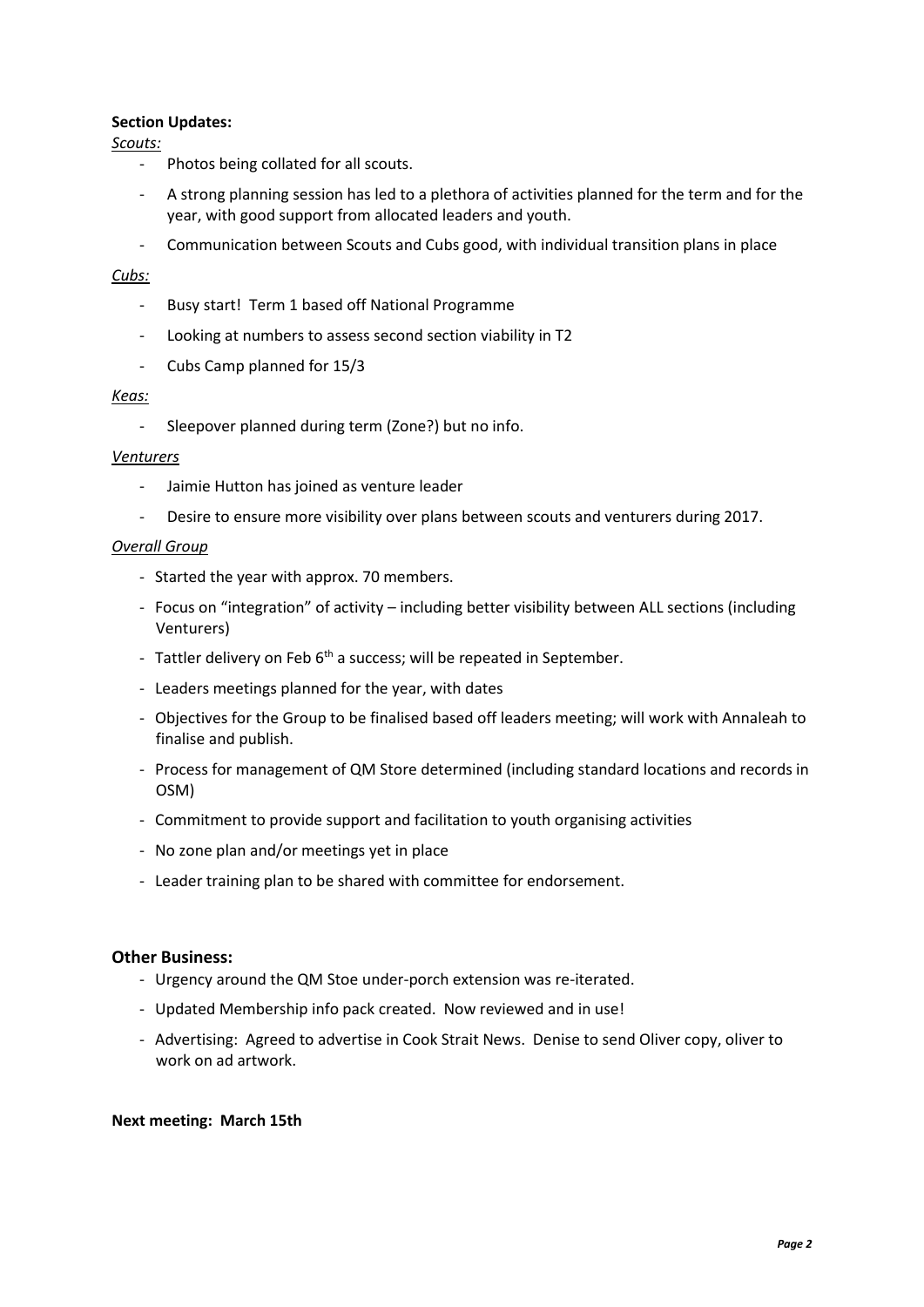## **Record of actions discussed and closed at or since last meeting (see comments), and still open or new as at 15/02/2017. Red = overdue actions Grey = closed at meeting.**

| No     | Date Action                                                                                                                                                                                                    | Who                                  | Due date Status Notes |                                    |
|--------|----------------------------------------------------------------------------------------------------------------------------------------------------------------------------------------------------------------|--------------------------------------|-----------------------|------------------------------------|
| 17/269 | 15/2/2017 Arrange copy and artwork for ad in Cook Strait News. Also - send original<br>quiz night poster to Annaleah.                                                                                          | Oliver / Denise                      | March New             |                                    |
| 17/268 | 15/2/2017 Arrange for removal of graffiti on front door                                                                                                                                                        | Oliver                               | March New             | Asked venturers - didn't<br>happen |
| 17/267 | 15/2/2017 Updated community wall: BCA, NZCT, Infinity, Spotless, Cook Strait News                                                                                                                              | Oliver                               | March New             |                                    |
| 17/266 | 15/2/2017 Leader training plan to be shared with Committee                                                                                                                                                     | Oliver                               | March New             |                                    |
| 17/255 | 15/2/2017 Issue subscription fee invoices                                                                                                                                                                      | Oliver                               | March New             | Completed                          |
| 17/254 | 15/2/2017 Revert to Brooklyn School with offer of hall space during building effort and<br>congratulations.                                                                                                    | Oliver                               | March New             |                                    |
| 17/253 | 15/2/2017 Reinvigorate discussion with community centre on emergency response<br>support                                                                                                                       | Annaleah                             | March New             |                                    |
| 17/252 | 15/2/2017 Arrange for completion of roller door / QM store extension                                                                                                                                           | Terry                                | March New             | Working bee 25/2                   |
| 17/251 | 15/2/2017 Arrange for completion of smoke alarm wiring                                                                                                                                                         | Oliver / Terry                       | March New             | Have chatted with Terry            |
| 17/250 | 15/2/2017 Oliver to flag to Campbell Cowie a risk relating to lease negotiations                                                                                                                               | Oliver                               | March New             |                                    |
|        | 16/249 19/10/2016 Denise and Duane to discuss Scout help with Keas and Cubs                                                                                                                                    | Denise / Duane                       | 02/11/2016 Open       | Completed                          |
|        | 16/248 19/10/2016 Arrange AGM                                                                                                                                                                                  | Oliver/Erina/Gillian 02/11/2016 Open |                       | Completed                          |
|        | 16/247 19/10/2016 Arrange next steps for quiz night including formal thank you to Sonya, follow<br>up re new date with the pub and decision about any short-dated auction<br>items (could be auctioned at AGM) | Erina                                | 15/11/2016 Open       |                                    |
|        | 16/246 19/10/2016 Arrange for a project group to assess the viability of a second Cub group and<br>provide a recommendation to the next Committee meeting                                                      | Oliver                               | 02/11/2016 Open       |                                    |
|        | 16/245 19/10/2016 Talk to Possum about Venturer's about concerns from parents and the<br>Committee's suggestion Venturer's could top up fundraising contribution                                               | David                                | 25/10/2016 Open       |                                    |
|        | 16/244 19/10/2016 Brief Erina on who is still outstanding on subs and discussions to date so she<br>can follow-up as Chair                                                                                     | Oliver / Erina                       | 30/10/2016 Open       | Completed                          |
|        | 16/243 10/08/2016 Investigate pricing to add acoustic ceiling tiles and insulation to the hall                                                                                                                 | <b>John</b>                          | 30/11/2016 Open       | No Progress so far                 |
|        | 16/241 10/08/2016 Send a copy of the risk management framework tool to David                                                                                                                                   | <b>Denise</b>                        | March Open            |                                    |